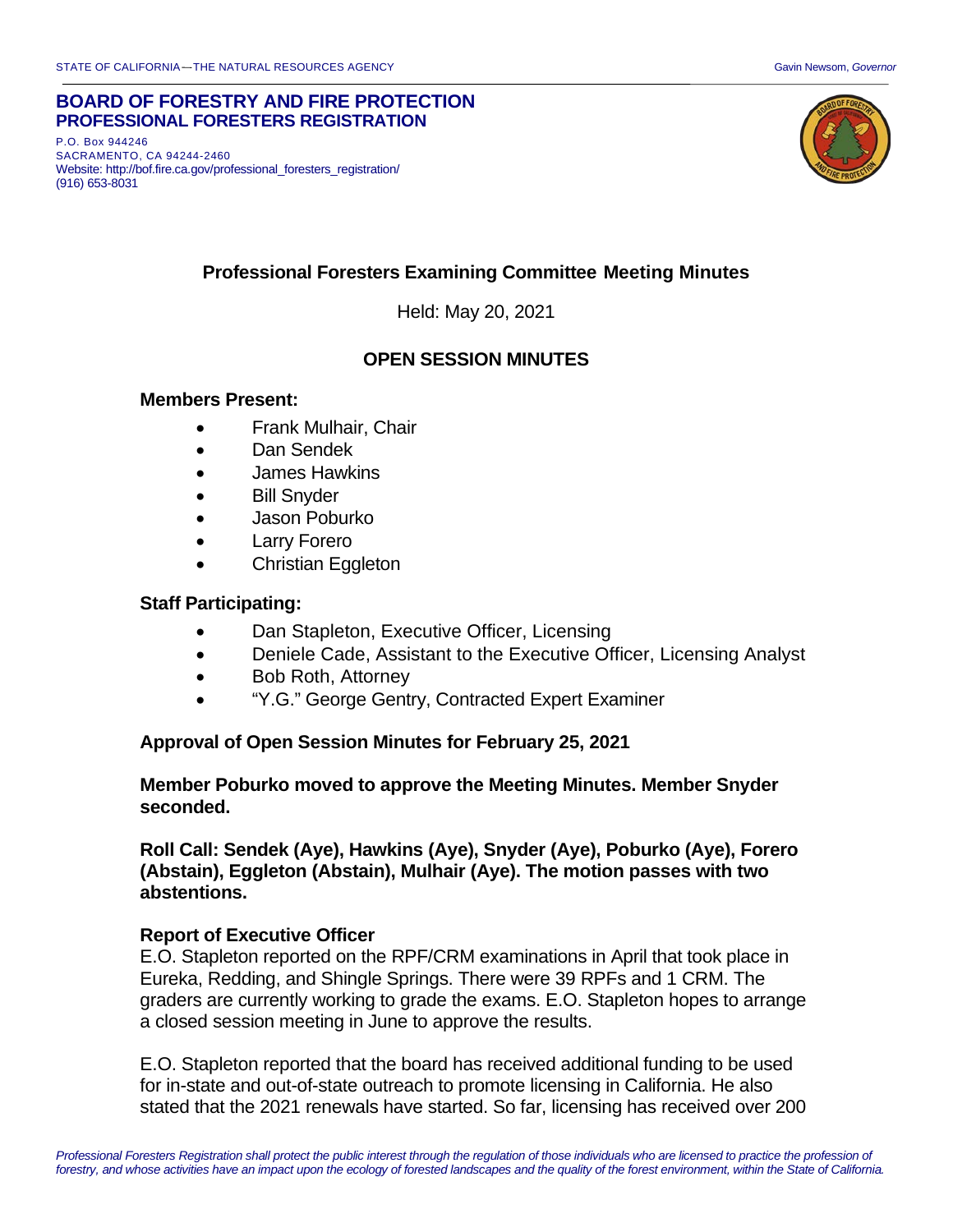renewals, with about 20 combined withdrawals and voluntary relinquishments. E.O. Stapleton stated that this is good news for the RPF fund.

Regarding staffing, E.O. Stapleton reported that the board is fully staffed with 15 members. The board will be moving into a new office in August near the current resources building with reserved spots on the 9<sup>th</sup> and 10<sup>th</sup> floor.

## **Review and Make Recommendations to 1.16 of the California Wildfire and Forest Resilience Action Plan**

Panelist Lon Sibert presented on the current standards regarding lumber grading. Member Hawkins recommended that the PFEC produce a white paper regarding the issue.

The committee developed a list of possible recommendations. The following list is not ranked in any order of priority.

- 1) The Board should consider that any prospective training for lumber grading should not be limited to RPFs. Owners of small portable sawmills, utilities personnel, LTOs and Fire Safe Councils could all benefit from lumber grading training. The question is what will be the demand for such services?
- 2) The Board should also evaluate the potential for violations of the Forest Practice Act and Rules. Small scale timber operations without the required timber harvest permit producing lumber for sale, barter, or exchange pose a problem. The Board may need to determine the amount of lumber that can be generated for "personal use". This could also pose a CAL FIRE tracking problem and potential RPF licensing issue if an RPF conducting grading is involved with an unpermitted timber harvest project.
- 3) The Board should consider allowing commercial harvests on CFIP projects where small portable sawmills are employed. Project revenue generated from the sale of lumber products could be reinvested back into the CFIP Fund to help support the fund which in turn, supports California small private forest landowners.
- 4) Training for lumber grading is a process requiring experience and oversight. If the various groups of professionals and organizations listed above under item one could coordinate regionally, a lumber grading service could potentially provide the necessary oversight for lumber grading training to enable certification under the grading service's grade stamp. A state sponsored one-year pilot program could help to identify the demand, required coordination and subsequent viability of any proposed state supported lumber grader training program to achieve the objectives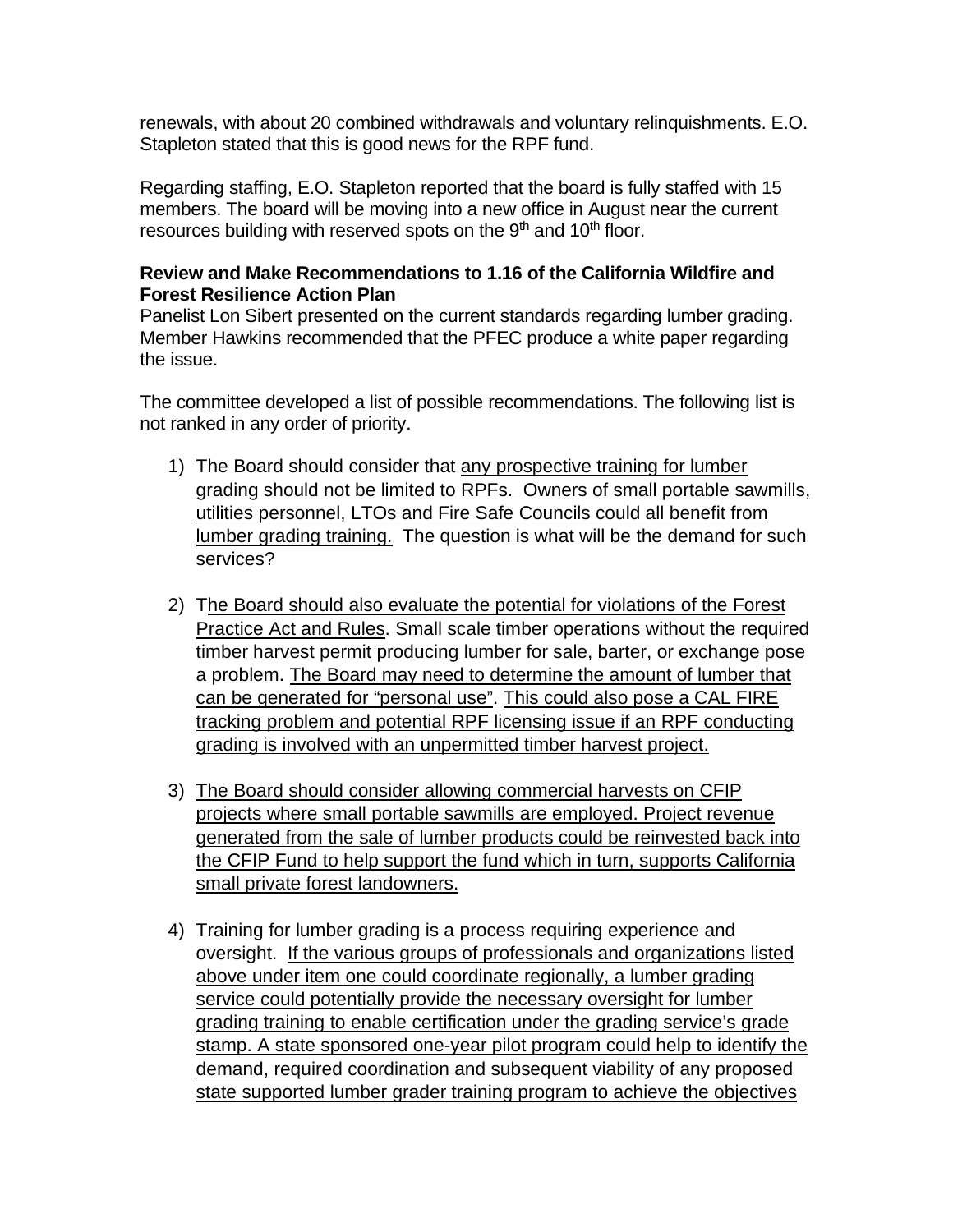# of the California Wildfire and Forest Resilience Action Plan's recommendations under Item 1.16.

# **Review and Update the PFEC Policy Items 11 and 12**

E.O. Stapleton introduced the changes made previously to Item 11 which awaited Member Eggleton's final input.

Member Eggleton agreed to the changes.

## **Member Snyder moved to approve policy 11 as amended and discussed previously. Member Poburko seconded.**

**Sendek (Aye), Hawkins (Aye), Snyder (Aye), Poburko (Aye), Forero (Aye), Eggleton (Aye), Mulhair (Aye). The motion passes unanimously.** 

E.O. Stapleton introduced the changes made to policy 12 which awaited Member Forero's final input.

Member Forero suggested moving forward with the changes. It was recommended to amend the footnote.

## **Member Forero moved to accept policy 12 as amended. Member Eggleton seconded.**

**Sendek (Aye), Hawkins (Aye), Snyder (Aye), Poburko (Aye), Forero (Aye), Eggleton (Aye), Mulhair (Aye). The motion passes unanimously.** 

## **Update from Ad Hoc Committee on Forester in Training (FIT)**

Y.G. shared the current progress on the development of the Forester in Training (FIT) program. He opened by stating that there is no expressed or implied endorsement by CLFA in the development of the Forester in Training program.

Y.G. stated that the purpose of the program is to not only help with preparation for the exam, but to make better professionals. He revealed the proposed steps which are to establish the program, implement it as a pilot program, develop regulations within Professional Foresters Law, and finally adopt it.

Y.G. stated that he used the Surveyor in Training program as a reference, which is a statutory program, and followed the recently adopted rules for Certified Specialty, which used a regulatory approach. He stated that a regulatory approach would make the program easier to implement rather than taking a statutory or legislative approach. Y.G. explained however, that Certified Specialties original intent was to provide certification in a narrowly defined role. Therefore, he stated that the Board could adopt FIT as part of a program rather than as a Certified Specialty.

Y.G. reviewed the qualifications for the program, the review and program delivery, and program requirements with the committee.

It was recommended to recognize the Associate's degree in Forestry within the program.